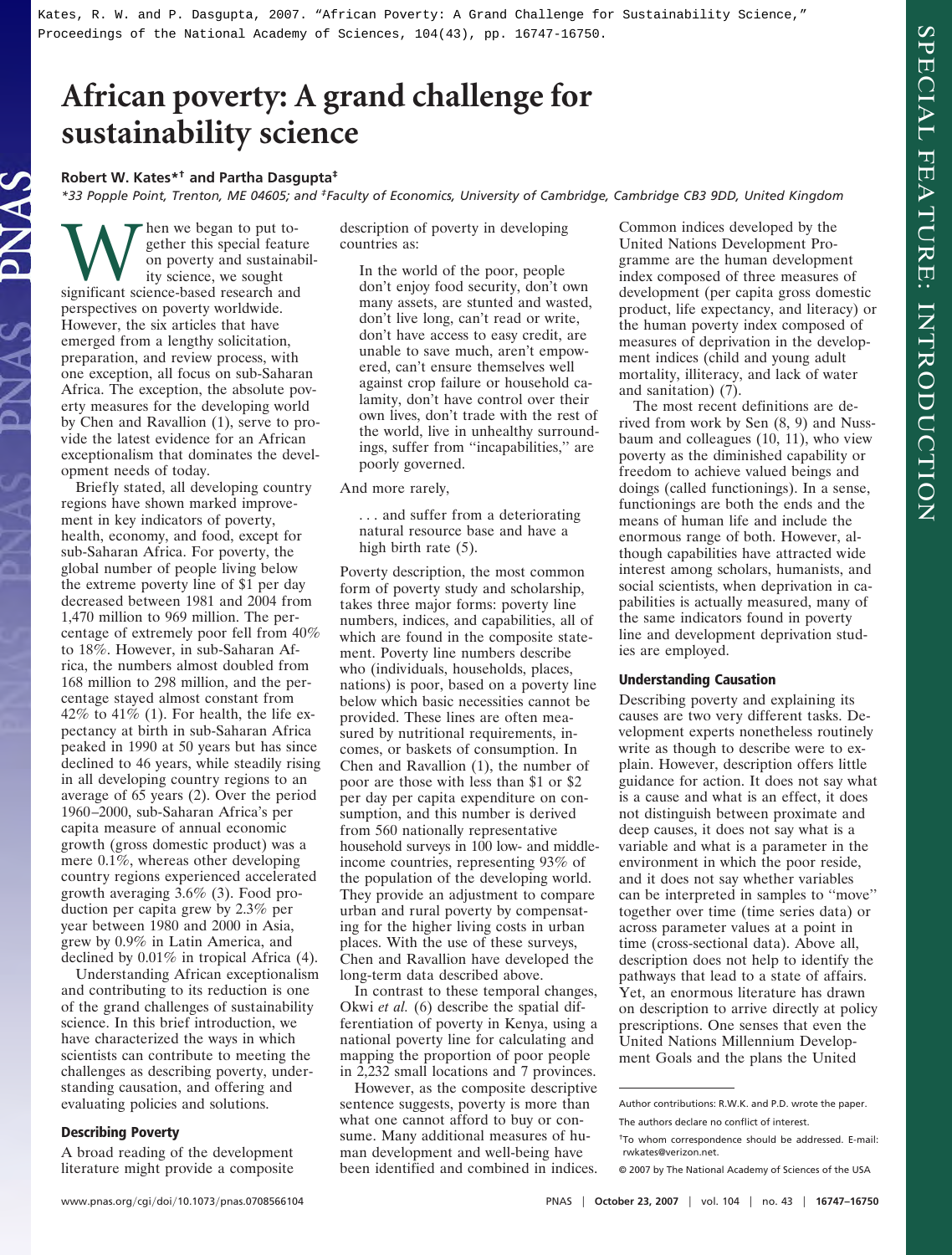Nations identified for meeting them (12) reflect this methodological stance.

There is, however, a growing body of analysis on the causes of poverty in sub-Saharan Africa and its exceptional persistence. Geopolitics has been a favored explanation, focusing first on a heritage of colonialism that left little in the way of infrastructure, economy, health, and education and much that would lead to future problems with conflict-laden borders and many small landlocked nations. Added to this were the failures of effective and sufficient development aid and of a globalized economy to bring benefits to Africa. Poverty itself is often invoked in the form of the ''poverty trap'' that locks Africans into a vicious circle of little savings, leading to little capital investment, few skills, and truncated education. More recently, governance has emerged as a favored theme that attributes African exceptionalism to a culture that counters entrepreneurship with ties of ethnicity and family, leading to conflict and maintaining high levels of corruption. The newest approach has involved the rediscovery of geography, and addresses the extensive aridity, poor soils, and endemic disease of the continent as well as the scattered populations in many small landlocked nations, coupled ironically with the highest population growth rates in the world.

This special feature has three articles on understanding causation: a global analysis, a research perspective, and a national study that specifically address cause and effect. In one article (3), Paul Collier, Director of the Centre for the Study of African Economies at Oxford University, argues that the cause of worldwide poverty is the lack of economic growth. To explain the exceptional failures of African economies to grow over the last quarter century, he draws on extensive sets of statistical regressions of national growth and key physical (resource scarcity and wealth, coastal and landlocked locations) and human (small national populations and ethnic diversity) geographic features. In varying combinations, these features cause problems globally for many developing economies (13), but they are exceptionally prevalent in sub-Saharan Africa.

Another article, by G. Hyden (14), a political scientist at the University of Florida, provides perspective on the current widespread attribution of African exceptionalism to poor governance, with the implication that improved governance would lead to poverty reduction. A 50-year review of African politics and related studies (15) leads him to question, for two major reasons, the prevailing view in international development

organizations that improved governance can serve as a principal mechanism to reduce poverty. The first is that most political scientists believe the economy shapes governance institutions more than the reverse. More importantly, however, is the finding that distinctive African socioeconomic and political conditions combine, so that poor people in Africa seek to meet their needs outside the "system" through an "economy of affection'' and are less influenced either by the institutions of governance or by formal markets (16).

The third article comes from a team led by economist Paul Okwi (5) of the International Livestock Research Institute. It focuses on geographic causation, but within a single country, Kenya, for which the authors report on research using poverty mapping of 2,232 small locations and 7 provinces. Physical qualities such as land use, soil type, slope, elevation, and distance to public resources, as well as demographic and income inequality, explain more than half of the variation in rural poverty numbers. However, as with Africa as a whole, combinations vary from province to province.

Two other articles, described below, also add to this picture of causation. In the report by Sanchez *et al.* (17) on the efforts to create millennium villages, the authors understand causation as a poverty trap in which poverty itself, hunger and disease, rapid population growth, environmental degradation, and poor governance are all mutually reinforcing (4, 18). Thus, in rural areas where  $>70\%$  of the population live, poverty prevents farmers from self financing or getting credit for needed farm inputs (fertilizer, improved seeds), and soils become depleted of nutrients after repeated crop cycles without sufficient replenishment (19). Poverty and environmental degradation interact with a health crisis, particularly hunger, malaria, and AIDS. The resulting high child mortality blocks the demographic transition to low fertility rates. Rapid population growth and large families exacerbate poverty. Finally, poverty also contributes to poor governance. The failure of international governance to provide sufficient public sector investment and aid and to make global markets accessible contributes as well.

Mabogunje (20), in his urban poverty experiment, adopts the Sachs view of a poverty trap (4) but adds to the mix of governance considerations of the failure of African governments to enhance the capabilities of their own people and the desirable, but insufficient, efforts of civil society institutions to take up the slack.

Our own assessment is that geopolitics, poverty, governance, and geography all contribute to African exceptionalism, although their respective importance varies by region, country, and place. We have developed this view at greater length in Kates' early analysis of ''least development'' (21) and Dasgupta's more recent emphasis on the interplay among poverty, reproduction, and the state of the local environmental resource base (5). A similar emphasis on the importance of context in understanding causation in human-environment systems is central to the PNAS special feature on the need to move "beyond panaceas" in the governance of natural resource systems, published earlier this year under the leadership of Elinor Ostrom (22).

#### **Policies and Solutions**

Describing African exceptionalism and understanding its causes are prerequisites to policies and solutions for reducing African poverty. The most promising efforts deal with the varied causes. Some efforts are already underway. Addressing geopolitics is the New Partnership for Africa's Development (NEPAD). This pan-African initiative seeks to promote peace, democracy, good governance, and enhanced cooperation with development partners and civil society. Increasing aid for development is emerging through debt forgiveness and the entrance of new development partners such as China. A limited U.S. and European trade policy gives Africa some trade preferences (Africa Growth and Opportunity Act, Everything but Arms), but in general, it still blocks African access to global markets.

Governance has improved despite the failure to end conflicts in Chad, Sudan, and Somalia and the retreat from democracy in Zimbabwe. Violent conflicts have ended in the Congo, Ivory Coast, Liberia, and Sierra Leone and have been prevented in Burundi and Togo. Most hopeful has been the increasing leadership from major African nations and the way peaceful transitions of power are slowly emerging as a norm.

Finally, the limits of geography are being addressed, particularly illness (spearheaded by the Gates Foundation). Population growth continues to slow, with reduced births from the demographic transition and unfortunately increased deaths from AIDS and tuberculosis. In addition, in the first few years of this century, economic growth in Africa has increased, and the trend of rising poverty in Africa has reversed, although the numbers (because of population growth) are still high. Increasingly, education and science are also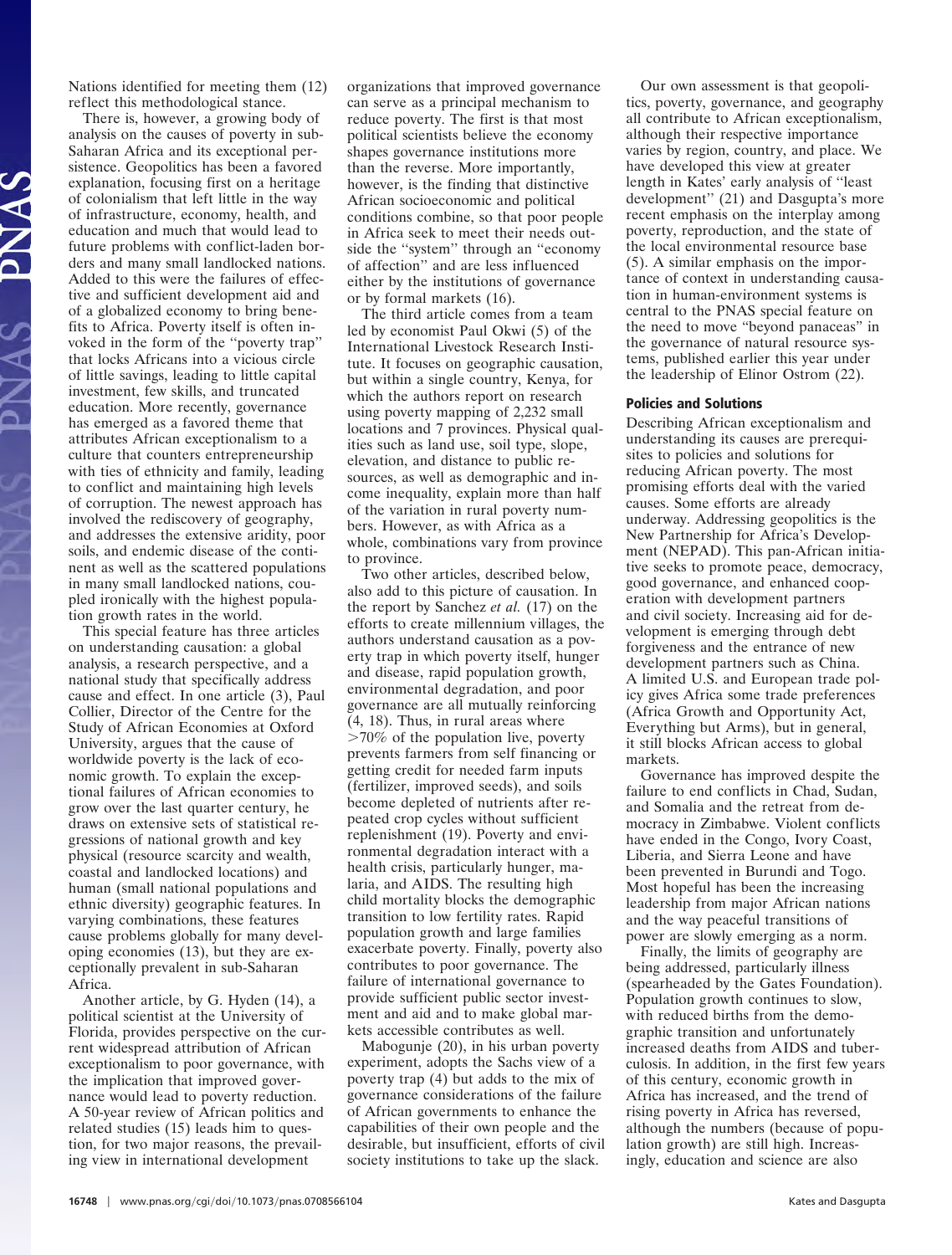seen as a mechanism to escape the poverty trap. New initiatives to rebuild major universities, provide access to scientific literature, make Internet connections widely available, and provide \$100 laptops seek to overcome the knowledge limits of small poor countries.

Sustainability science and technology can also address these needs as a userinspired science, both fundamental and applied. They can address cutting-edge questions regarding interactive nature– society systems and their evolving dynamics, as in the effort to understand the causes of exceptional African poverty. However, they also recognize the concurrent need to address sustainability concerns in problem-solving modes, applying what we already know in science-based action programs and learning from the results. Thus, small-scale but important efforts can provide new experiments in poverty reduction. Two of these are reported on in this special feature, one rural and one urban.

In the rural-oriented experiment, Sanchez *et al.* (17) report on the concept, strategy, and initial results of the Millennium Village Project (78 villages, 12 major agroecological zones, and 10 African countries). The project seeks to address critical interacting needs in agriculture, health, and infrastructure in rural Africa through science-based interventions funded both by public investments and local efforts. First- and second-year results from villages in Kenya, Ethiopia, and Malawi have generated crop surpluses that have met caloric requirements, enabled school feeding programs, and provided cash earnings for farm families while reducing malaria prevalence. There are still significant questions as to project sustainability and the scaling up of the favorable initial results. The agricultural portion of the project is intended to be self-financing in 5 years, but the public good initiatives in health, education, and infrastructure will need continuing central government support. Indeed, the Millennium Village Project will continue to require major increases in international development assistance and continuing science-based assistance for a green revolution in Africa for major advances in treating malaria, HIV–AIDS, and neglected tropical diseases, and for improvements in information technology. The experiment is very much an ongoing one.

The urban experiment in poverty reduction reported on by Akin Mabogunje (21), Chairman Emeritus of the Development Policy Centre (Ibadan, Nigeria), was whether poverty can be dramatically reduced through a city consultation process that seeks to mobilize an entire

community along with its extensive diaspora. Such a consultation took place in 1998 in the city of Ijebu-Ode, in Southwestern Nigeria (estimated 1999 population, 163,000), where, except for remittances from relatives away from home, an estimated 90% of the population lived in extreme poverty. The consultation brought together the traditional authorities, local government, neighborhood associations, market women, businesses, and citizens in other cities and abroad. The Ijebu-Ode experiment finds increasing evidence that poverty in the city has been reduced significantly through the microfinancing of existing and new productive activities and through the estimated 8,000 jobs these have created. Many of these jobs came from new or more productive activities for which training was provided by local practitioners and scientists. However, community-based poverty reduction efforts also have limitations of continued leadership, staffing, and funding. To help cope with these limitations, Mabogunje (21) argues that increased national and international aid in the form of credit funds should be made available and that national efforts should continue to improve the capability of poor people through education. However, his research also suggests a major opportunity to improve the credit standing of poor people through a more determined effort at land reforms that would release much of the land assets of the poor from a kinship nexus and align them with the demands of the free market economy.

Other articles in this special feature also report research on the likely efficacy of alternative policies and other interventions. For example, Okwi *et al.* (6) use their regression models to test two specific proposed solutions for sub-Saharan African agriculture, increased soil fertility and improved access to markets. The first provincial-level simulation finds that improved fertility, either by fertilizer or by improved management techniques, would reduce poverty significantly, a finding supported by the Sanchez *et al.* experiment (17). However, improving travel time to the nearest market centers had only a minuscule effect on poverty.

Hyden's findings (14) have suggestions for policy that run counter to most development aid policy. In his evolution approach, he would build on alreadyexisting informal institutions that might evolve in a direction in line with the formal requirements of national development. In a diffusion approach, he would look for ''pockets of productivity'' and ''champions of success'' and support these. In his insulation approach, he

would seek to contain the detrimental aspects of informal institutions, such as clientelism, by a troika made up of representatives of government, civil society, and resource providers. Additionally, he would pursue all three approaches at the same time.

Collier's research (3) identifies four sets of policies that international and regional institutions might undertake, guided by his framework of major geographic differences. Resource-rich countries with high ethnic diversity especially need to have strong checks and balances on how governments use their power and distribute funding. International policies on transparency and financial disclosure can help. Such countries are also prone to violent internal conflicts and expanding international and regional peacekeeping, and security guarantees could help. Resource-scarce coastal countries that have missed the opportunities to develop Asian-style export-based manufacturing will require temporary preferential market access. Finally, countries that are both resourcescarce and landlocked have the least opportunity for growth. They will need substantial foreign aid, not for fostering economic growth but for direct provision and consumption of basic necessities.

#### **Reflections on this Special Feature**

This is one of several inaugural special features in the Sustainability Science section of PNAS (23). Here we reflect on our special feature as a whole, both for its findings and as sustainability science. Three major collective findings stand out: place matters, cause is complicated, and experimentation is necessary.

Place matters because sub-Saharan Africa is different from the rest of the developing world. Its poverty differs by agroecological zones, its urban poverty differs from rural poverty, its resourcerich countries differ from resourcescarce countries, and its coastal locations differ from its landlocked locations. Within a single country, Kenya, poverty differs by province and location, and in Nigeria, poverty differs by city. Thus, policies and solution need to reflect the different causes, problems, and opportunities of specific contexts and places.

Cause is complicated because geopolitics, poverty, governance, and geography all contribute to African exceptionalism. However, the research reported here, together with other recent findings in a similar vein, is far more nuanced than previous efforts that simply or singly blamed history, geography, culture, or the industrialized North. A coherent story of the causes of African exception